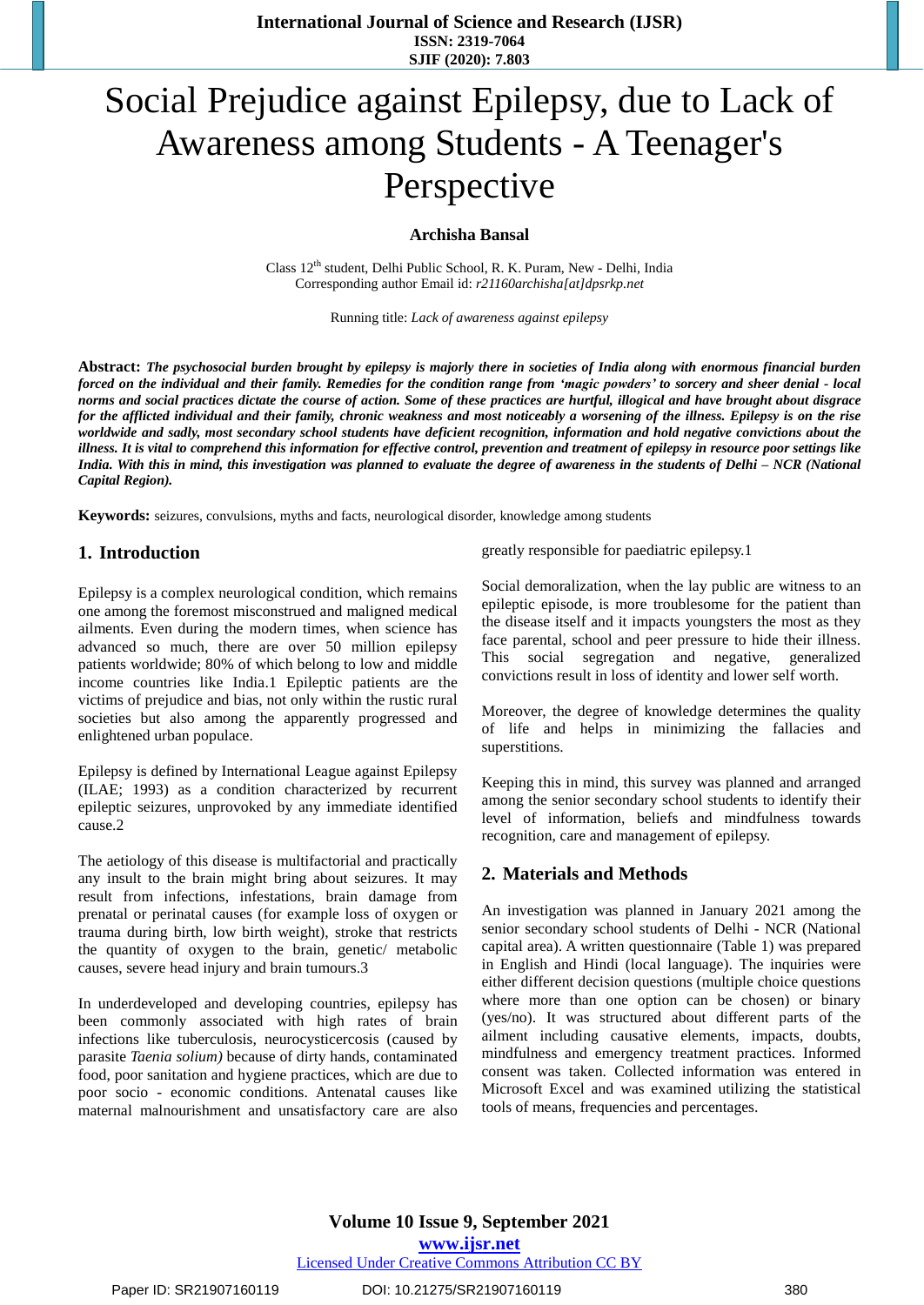## **International Journal of Science and Research (IJSR) ISSN: 2319-7064 SJIF (2020): 7.803**

|               |                                                                                             | Table 1: Questionnaire for assessing knowledge related to epilepsy                                                     |                                        |  |  |
|---------------|---------------------------------------------------------------------------------------------|------------------------------------------------------------------------------------------------------------------------|----------------------------------------|--|--|
| Questions for | 1.                                                                                          | Have you ever heard of Epilepsy?                                                                                       | $\operatorname{Yes}/\operatorname{No}$ |  |  |
| assessing     | 2.                                                                                          | Have you ever observed an epileptic fit?                                                                               |                                        |  |  |
| awareness     | 3.                                                                                          | Do you have a relative/known who suffers/ suffered from epilepsy?<br>Yes / No                                          |                                        |  |  |
|               | 4.                                                                                          | Do you think Epilepsy is a form of insanity?                                                                           |                                        |  |  |
|               | Do you know about any warning signs of Epilepsy like cerebral pain, mental aggravation, and | $\mathrm{Yes}\,/\,\mathrm{No}$<br>Yes / No                                                                             |                                        |  |  |
|               | 5.                                                                                          | stomach uneasiness?                                                                                                    |                                        |  |  |
| For assessing | 6.                                                                                          | What do you think causes Epilepsy?                                                                                     |                                        |  |  |
| causative     |                                                                                             | a) Infection                                                                                                           |                                        |  |  |
| factors       |                                                                                             | b) Mental illness                                                                                                      |                                        |  |  |
|               | c) Accident/Head Trauma<br>d) Will of God<br>e) Evil spirits, supernatural powers           |                                                                                                                        |                                        |  |  |
|               |                                                                                             |                                                                                                                        |                                        |  |  |
|               |                                                                                             |                                                                                                                        |                                        |  |  |
|               |                                                                                             | f) Spiritual possession                                                                                                |                                        |  |  |
|               | g) Broken taboos                                                                            |                                                                                                                        |                                        |  |  |
|               |                                                                                             | h) Past sins                                                                                                           |                                        |  |  |
|               |                                                                                             | i) Genetics/hereditary/family history                                                                                  |                                        |  |  |
|               |                                                                                             | j) Alcohol                                                                                                             |                                        |  |  |
|               |                                                                                             | k) Brain disease                                                                                                       |                                        |  |  |
|               |                                                                                             | 1) Neurological disorder                                                                                               |                                        |  |  |
|               | 7.                                                                                          | Can factors like stopping anti epileptic medication, staying hungry and not having enough rest                         | Yes / No                               |  |  |
|               |                                                                                             | trigger seizures?                                                                                                      |                                        |  |  |
| Beliefs and   | 8.                                                                                          | If you had the opportunity, would you employ someone with epilepsy?                                                    | Yes / No                               |  |  |
| effects       | 9.                                                                                          | Would you be willing to work with someone with Epilepsy?                                                               | Yes / No                               |  |  |
|               | 10.                                                                                         | Do you think Epilepsy is an obstacle in education?                                                                     | Yes / No                               |  |  |
|               | 11.                                                                                         | Would you play/ allow your child to play with a child with Epilepsy?                                                   | Yes / No                               |  |  |
|               | 12.                                                                                         | Would you marry/ allow anyone to marry someone with Epilepsy?                                                          | Yes / No                               |  |  |
|               | 13.                                                                                         | Would you and/ or your family hide the fact that you/ your family member have/ has Epilepsy from                       | Yes / No                               |  |  |
|               |                                                                                             | the outside world?                                                                                                     |                                        |  |  |
|               | 14.                                                                                         | Do you think Epilepsy affects intelligence?                                                                            | $\mbox{Yes}\ / \mbox{No}$              |  |  |
|               | 15.                                                                                         | Do some Epileptic patients bite their tongues during a seizure?                                                        | Yes / No                               |  |  |
|               | 16.                                                                                         | Do you think Epilepsy is contagious/infectious?                                                                        | $\mathrm{Yes}\,/\,\mathrm{No}$         |  |  |
| Treatment     |                                                                                             |                                                                                                                        |                                        |  |  |
|               | 17.<br>18.                                                                                  | Can Epilepsy be cured?<br>Who can treat it?                                                                            | Yes / No                               |  |  |
|               |                                                                                             |                                                                                                                        |                                        |  |  |
|               |                                                                                             | a) Neurologist/ Neurosurgeon/ Allopathic doctors                                                                       |                                        |  |  |
|               |                                                                                             | b) Faith healers/religious healers                                                                                     |                                        |  |  |
|               |                                                                                             | c) Ayurvedic doctors<br>If someone is having an Epileptic seizure in front of you, what will be your course of action? |                                        |  |  |
|               | 19.                                                                                         |                                                                                                                        |                                        |  |  |
|               |                                                                                             | a) Make him/her smell leather slippers, shoes, belts                                                                   |                                        |  |  |
|               |                                                                                             | b) Force something like a spoon, fingers or gag into his/her mouth                                                     |                                        |  |  |
|               |                                                                                             | c) Give him/her something to hold                                                                                      |                                        |  |  |
|               |                                                                                             | d) Restrain him/her                                                                                                    |                                        |  |  |
|               |                                                                                             | e) Burn his/her skin with a hot iron rod                                                                               |                                        |  |  |
|               |                                                                                             | f) Scour his/her hands<br>g) Toss water                                                                                |                                        |  |  |
|               |                                                                                             |                                                                                                                        |                                        |  |  |
|               |                                                                                             | h) Pour urine of animals                                                                                               |                                        |  |  |
|               |                                                                                             | i) Call a faith/religious healer for help                                                                              |                                        |  |  |
|               |                                                                                             | j) Call a doctor for help                                                                                              |                                        |  |  |
|               | 20.                                                                                         | Do you think that correct first aid is, stay - safe - side?                                                            | Yes / No                               |  |  |
|               |                                                                                             | 1) Stay with the person and start timing the seizure                                                                   |                                        |  |  |
|               |                                                                                             | 2) Keep the person safe                                                                                                |                                        |  |  |
|               |                                                                                             | 3) Turn the person onto their side if they are not awake and aware                                                     |                                        |  |  |
|               |                                                                                             | 4) Do not put anything in their mouth                                                                                  |                                        |  |  |
|               |                                                                                             | 5) Do not restrain                                                                                                     |                                        |  |  |
|               |                                                                                             | 6) Call the doctor/ask for medical help                                                                                |                                        |  |  |

## **3. Results**

#### An absolute count of 478 finished the survey. There were 51% Females and 49% Males. Every participant was in the age group of 15 years – 18 years.90% of the students had not seen an epileptic patient previously.

The gathered information was separated into 3 headings: applied information about epilepsy, mentality towards epileptic patient and the management of epilepsy.

## **1) Applied information about epilepsy**

The majority of the participants wrongly accepted that epilepsy is a psychological problem and only 10% of students believed epilepsy to be an actual neurological issue. There were misconceptions prevalent about the reasons for epilepsy, like 'after effect of evil eyes' (60%) and 'past sins' (30%).

## **2) Demeanour towards epileptic patients**

90% of students accepted that epilepsy is an obstacle to education and training while 80% felt that it meddles with business and marriage.10% of the students, who had seen an

## **Volume 10 Issue 9, September 2021**

## **www.ijsr.net**

Licensed Under Creative Commons Attribution CC BY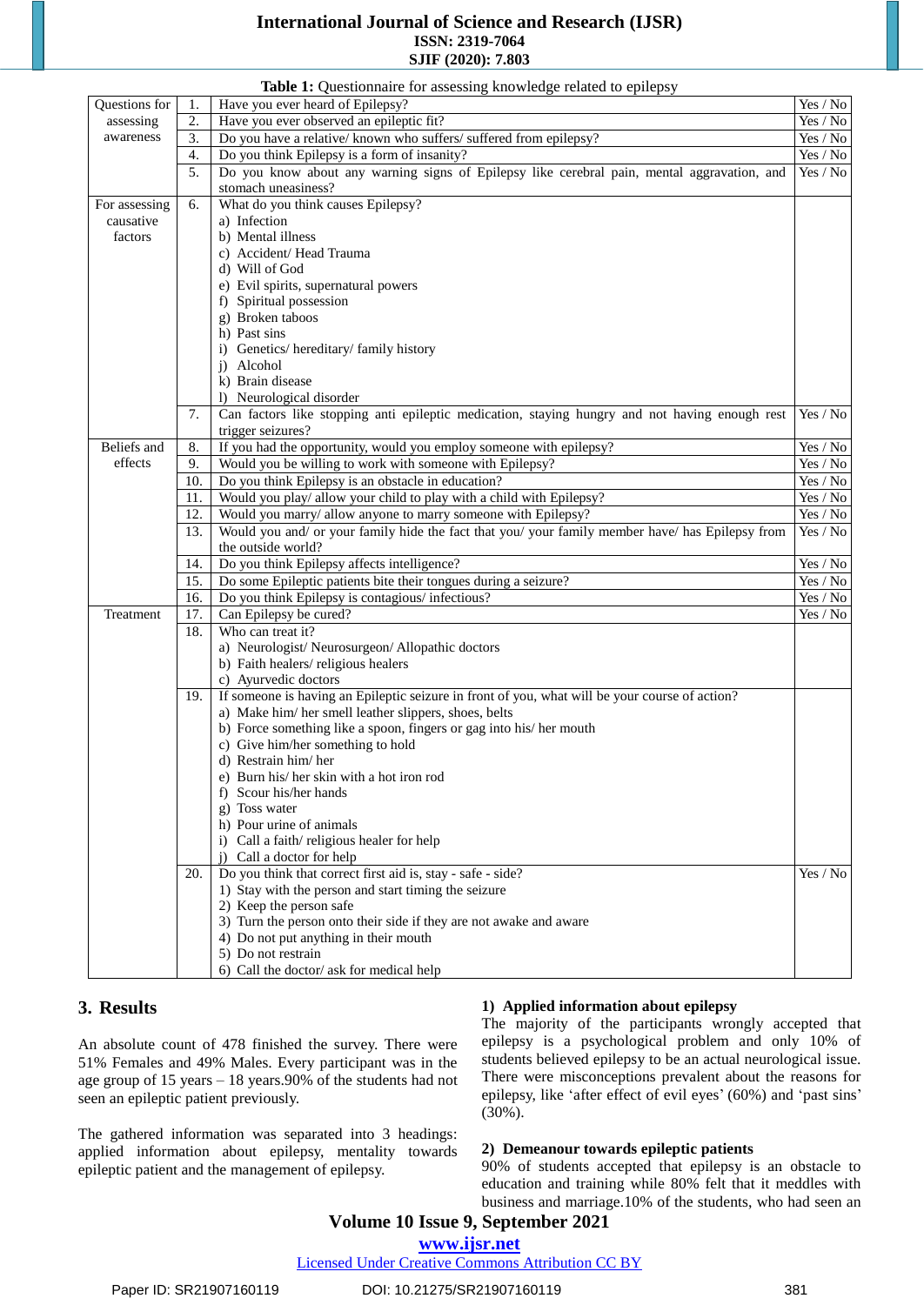epileptic episode before, felt dread on seeing an epileptic patient which was followed by a feeling of stress and pity while only 6% of them were able to offer assistance. Majority of the students would not protest sitting nearby an epileptic kid in the study hall or playing with him/her. Almost all of the students believed that this illness is not contagious.

#### **3) The management of epilepsy**

83% of them said scouring hands, tossing water, smelling shoes or socks are the principle medical aid solutions to treat epilepsy.50% of them would give the patient a metal item to hold and 40% would place fingers into the patient's mouth. Just under half of the students knew about factors that could trigger seizures like stopping anti - epileptic drugs, hardships of rest, staying hungry. Only 33% of the students knew about warning signs like cerebral pain, mental aggravation, and stomach uneasiness.75% of the participants thought that medications can diminish the recurrence of seizures however are not the complete cure, thus religious help along with modern medicine is beneficial.10% of the students would strictly urge medical assistance as the sole treatment option. Just 7% would accurately permit the seizure to run its own course and knew about the correct first aid, that is, stay safe - side.

- Stay with the person and start timing the seizure
- Keep the person Safe
- Turn the person onto their Side if they are not awake and aware
- Do not put anything in their mouth
- Do not restrain
- Call the doctor/ ask for medical help

## **4. Discussion**

Epilepsy is a disease of the brain characterized by recurrent seizures, which are brief episodes of involuntary movement that may involve a part of the body (partial) or the entire body (generalized). This study was planned to gauge the knowledge and awareness associated with the disease.

This survey clearly indicates that despite a lot of advancement in the clinical medical field, education and different methodologies embraced by the WHO and various NGOs, the discernment, shame and victimization against epileptic patients continue.

Truly, epilepsy was once viewed as a sacred sickness of God, invocation of the deity. Some thought it was because of possession by evil spirits or breaking certain taboos.4 Region specific traditions, customs and non - secular beliefs and convictions that are deep rooted in our society can be attributed as the foremost reasons for the fearful and negative attitude, harmful prejudice and ill disposition towards the illness and the ill. Traditionally, the outlook of customary Indian families is such that they frequently visit folk practitioners, faith healers, religious healers and witchcrafts doctors.5 Due to this, legitimate diagnosis and treatment is further postponed. The fantasies about epilepsy are numerous and the majority of them actually endure (Table 2).6

|  | Table 2: Common myths associated with epilepsy. |  |
|--|-------------------------------------------------|--|
|  |                                                 |  |

| <b>rable 2.</b> Common myths associated with epilepsy. |                                    |  |  |  |  |  |
|--------------------------------------------------------|------------------------------------|--|--|--|--|--|
| Myths                                                  | Facts                              |  |  |  |  |  |
| Epilepsy is a direct result of                         | Epilepsy is a neurological         |  |  |  |  |  |
| ownership by insidious spirits or                      | disorder.                          |  |  |  |  |  |
| breaking certain restrictions.                         |                                    |  |  |  |  |  |
| Use of leather slippers, onion,                        | These things won't stop the fits;  |  |  |  |  |  |
| iron bar or key and burning the                        | rather will injure the epileptic   |  |  |  |  |  |
| skin with a hot needle or iron                         | patients.                          |  |  |  |  |  |
| rod during an acute attack will                        |                                    |  |  |  |  |  |
| stop the attack.                                       |                                    |  |  |  |  |  |
| Treatment by quacks, confidence                        | A neurologist, neurosurgeon or     |  |  |  |  |  |
| healers will cure and fix the fits.                    | epileptic surgeon should treat it. |  |  |  |  |  |
| Never touch the patients with a                        | Touching the patients cannot       |  |  |  |  |  |
| fit. The issue goes to be passed                       | pass on epilepsy.                  |  |  |  |  |  |
| to you.                                                |                                    |  |  |  |  |  |
| Epilepsy to our dearest carries                        | Like any other disease, epilepsy   |  |  |  |  |  |
| disgrace to the family, so it's                        | is treatable. Its better to seek   |  |  |  |  |  |
| smarter to cover it.                                   | proper treatment instead of        |  |  |  |  |  |
|                                                        | hiding it.                         |  |  |  |  |  |
| Epilepsy could also be a sort of                       | Epilepsy is a disorder of brain    |  |  |  |  |  |
| franticness and it should be                           | function. So neurologists,         |  |  |  |  |  |
| treated in a psychiatric asylum.                       | physicians, should treat it.       |  |  |  |  |  |

Traditionally, the treatment for this disease is making the patient smell calfskin things like shoes, belts, and soiled socks. Many folks correctly suggest that epileptic patients should avoid going near fire, deep water, and altitude. Practising black magic, wearing talismans and applying heavenly debris are techniques taken on by certain individuals. Often utilized fixes included fasting, penances and expulsions (driving out devils).7

Students generally lacked knowledge about the warning signs of epilepsy, which is significant in order to enable timely and correct assistance and management.

It has been shown within literature that an exceptionally less percentage of people visit neurologists or neurosurgeons for this disease.1 Also, the poor economic background, high price of anti - epileptic medications and travel distance from the hospital determine the right consultation with the concerned doctors. It has been seen that the patients are more inclined towards herbal medicines, which is again an obstacle in correct treatment. Also, there's a shortage of trained professionals.8 There is a treatment gap, which suggests people are not able to access or are not accessing healthcare services and biomedical facilities for diagnosis and treatment. Some people do not stick to appropriate medical therapy and prescribed anti - epileptic medications.9

A developing child is the most influenced by this discrimination. The disease itself is not much of a problem; rather this negative stereotype that society has created is more devastating. Children with epilepsy are forced to drop out of their schools. It is a major hindrance in marriages, relationships and employment opportunities.

Traditionally, these patients are not given employment as people are of the opinion that it will pass on through physical contact and would carry and bring negative energy and fiendish spirits to the house or workplace. People don't permit their children to mingle and play with epileptic children for the same reason that results in brutal social casting - out of these children. But, fortunately this survey clearly indicates the change in perception about

## **Volume 10 Issue 9, September 2021**

**www.ijsr.net**